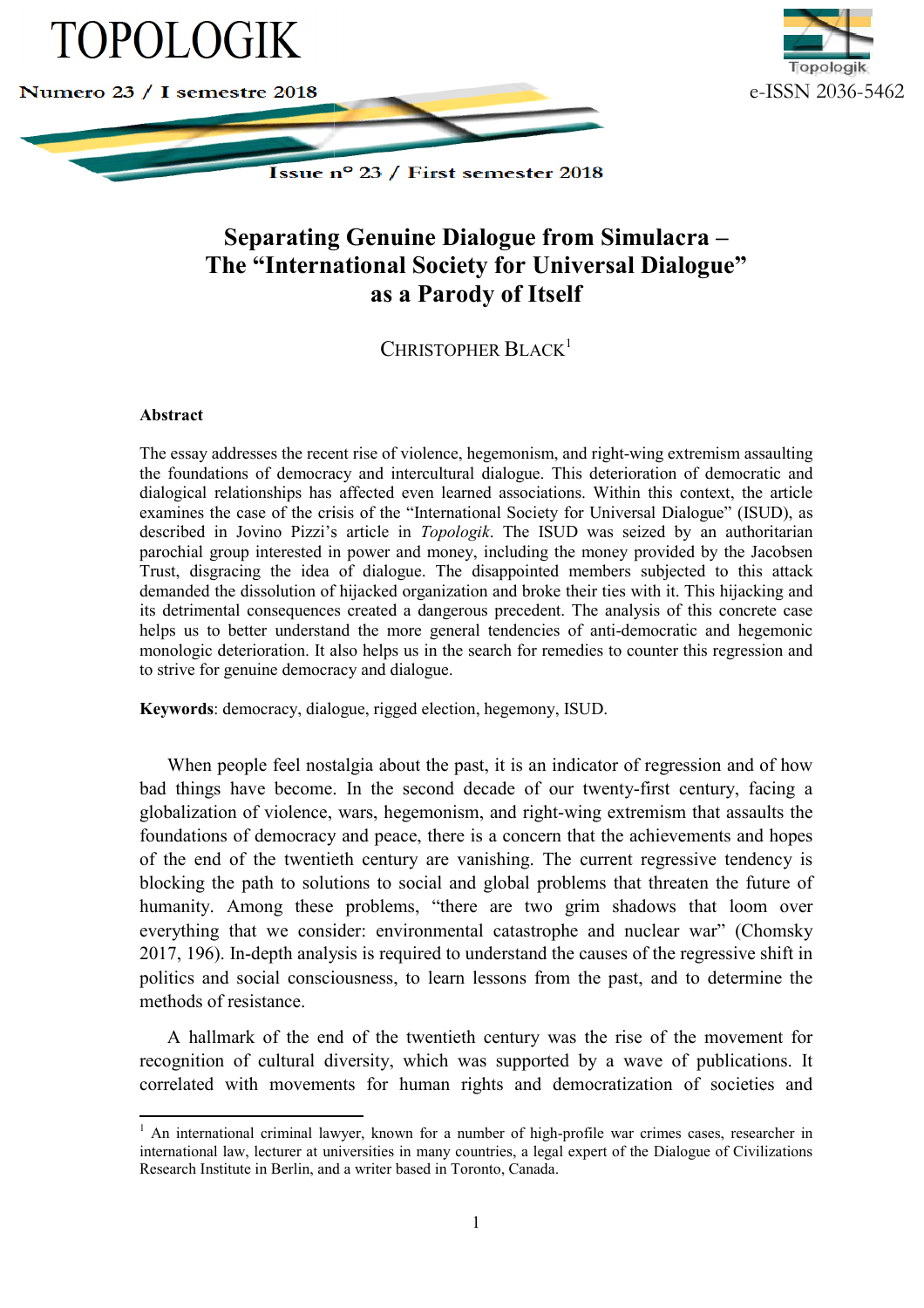

international relations. However, attempts to interpret the cultural diversity in terms of liberal "multiculturalism" were quite limited. The conceptual limitations of multiculturalism were criticized by progressive philosophers. They began to rethink matters of identity/diversity and relationships among cultures and to develop theoretical alternatives, such as intercultural philosophy (*Topologik* 2016; Fornet-Betancourt 2017).

In the precepts of liberal multiculturalism, mere lip service was given to the recognition of diverse cultures. Halfheartedly acknowledging the other's culture and "right to exist" was mostly a politically correct gesture, while one's own culture or truth was considered to be superior or absolute, and the dominating culture retained its control. The homogenizing hegemonic globalization undermined unique cultural traditions. The policies of liberal multiculturalism were soon dismantled by the political leaders of the West, opening the door for antidemocratic nationalistic fragmentation and militaristic hegemonism under the banner of "America First."

Not only are democratic institutions like nation states and international law and institutions like the United Nations under right-wing populist and hegemonic pressure, challenging the rule of law, but so too are organizations promoting cultural development and intercultural dialogue, such as UNESCO (Alvarez, 2017; Byers and Nolte 2003; Krisch 2005; Irish 2017). Unfortunately, this deterioration of democratic and dialogical relationships has affected even nongovernmental non-profit organizations, such as learned associations.

An analysis of this deterioration is presented in an article by Jovino Pizzi titled "Parochial monologuism under the guise of 'universal dialogue' (ISUD)" in *Topologik*, issue 21/First semester 2017. The article addresses important issues concerning the conditions for genuine dialogue and some of the factors which hinder such dialogue in today's conflicted world.

For me as a lawyer concerned with international law, human rights law and democracy generally and as a student of philosophy it was distressing to learn that the general deterioration of basic principles of democracy and fundamental or natural justice in the world has also affected or perhaps infected even a philosophical society, which one would think would be the last place to experience the dark shadow of power hovering over enlightenment and reason. As a participant in many international meetings and scholarly conferences I have witnessed how respect for others, for differing viewpoints and opinions, can produce positive advances in understanding between peoples and societies and groups within societies. Free expression can only be free when the conditions necessary for free expression and dialogue exist. But the worldwide rise of the reactionary forces opposed to dialogue and free expression of ideas are gaining ascendancy in governments, the media, and non-profit organizations and in some ways has become the fashion.

Pizzi's article draws a contrast between, on one hand, the efforts of progressive philosophers to promote the theory and practice of intercultural dialogue through publications and conferences, and, on the other hand, the reactionary forces that work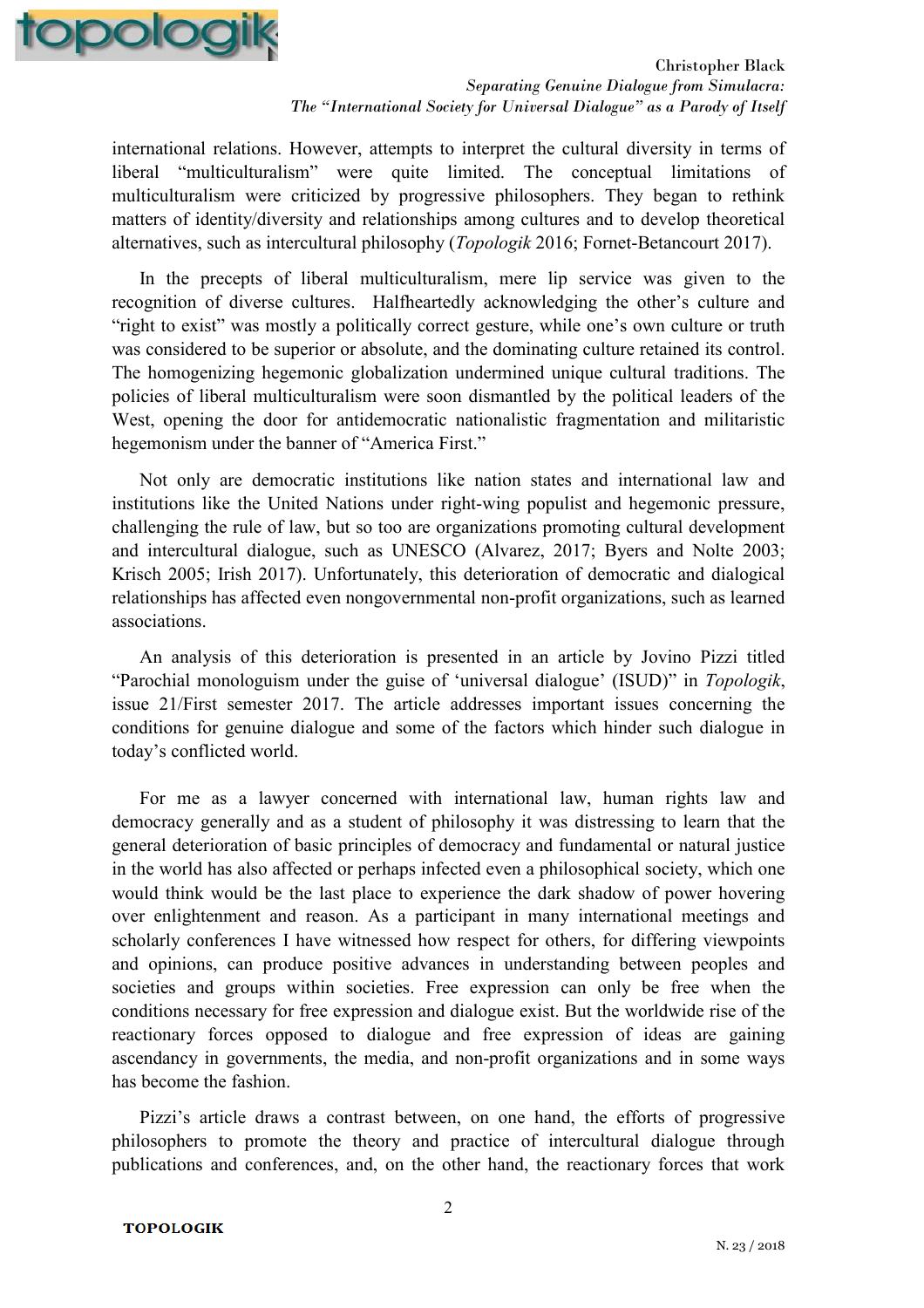

against these efforts. As he writes, from the past decades of celebrating diversity "the policies have shifted to hegemonic exceptionalism, nationalistic supremacism, and populist authoritarianism. In the predominant political culture, a rational argumentative discourse seems to be supplanted by propaganda sound bites by the mass media, fake news, pumping up fear, and instigating smear campaigns against the 'other'" (Pizzi 2017, p. 44). Less evident but equally damaging is the demagogical abuse of humanistic notions, downgrading them to mere platitudes in political rhetoric or pseudophilosophical sophistry.

Since "all politics is local", Pizzi analyses the process of deterioration using as an example the crisis of a learned organization, the so called "International Society for Universal Dialogue" (ISUD), in which, six years ago, he and his colleagues "witnessed the signs of the troubling erosion of democratic equality and multicultural tolerance" even in a learned association (ibid, p. 44). His analysis of "the anatomy of the ISUD's crisis" aims to learn lessons from it, to better understand how to defend the principles of democracy and dialogue from distortions and abuse: "we need a serious and frank conversation about dialogue to distinguish genuine dialogue from its fake, demagogical imitations (to separate the wheat from the chaff, so to speak) and to defend dialogue as the norm of relationships within organization and more generally among individuals with different cultural backgrounds" (p. 45). His article is interesting because the analysis of this concrete case helps us to better understand the more general tendencies of antidemocratic, narcissistic and hegemonic monological deterioration. Consequently, it helps us in search for remedies to counter this regression and to regain genuine democracy and dialogue.

## *1. Hijacking the organization:* cui bono?

Pizzi's article describes the crisis of the ISUD, which fell prey to an internal power struggle and was seized by an authoritarian group interested in power and money. The disappointed members characterize this seizure as a "staged coup" and "hijacking." It is an unprecedented case in the history of nonprofit learned organizations. It must be investigated – its perpetrators, motives, and mechanics exposed – so that other organizations can learn and protect themselves from this kind of piracy in the future.

In looking at any case of a breach of ethical or legal norms, we should apply the Latin phrase *cui bono* (i.e., "for whose benefit?"). Finding out who benefited from it can guide us in finding out who has a motive for perpetrating these actions, who was behind the hijacking, and who perpetrated it. Based on Pizzi's testimony and documented evidence presented in his article, we can analytically investigate this case.

The background context helps us to better understand the root cause of the ISUD crisis: "the ISUD is really neither international nor dialogical, but rather it is essentially controlled by a dominating group interested in power and money from one country, the United States" (p. 50). This problem was addressed by Leonidas Bargeliotes, who was the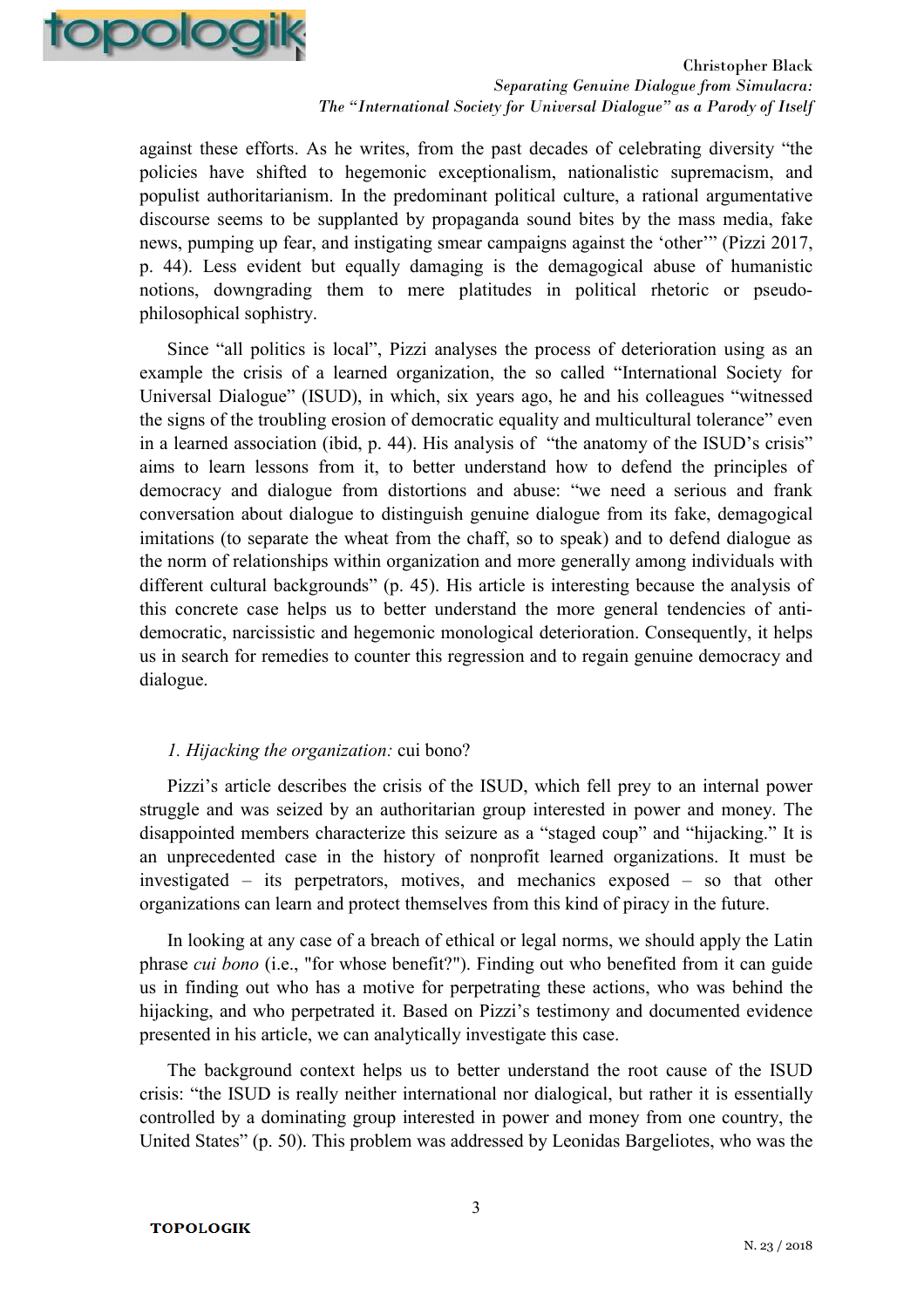

last legitimately elected president of ISUD before it was hijacked, in his quoted open letter to the members:

The promising name of the organization attracted some enthusiasts, who took at face value its declared purposes and so contributed to conferences and publications. But beneath an attractive surface there was a serious structural problem: it was controlled by a closed group of self-serving individuals interested in power and money, using the members from the other countries mainly for show, and perpetuating its monopoly of power. While the members from the other countries wanted to be independent and treated as equals in decision-making, they were targeted and discarded as the disposables… The self-interested hegemonic attitude of this group was incompatible with the declared democratic principles and purpose of ISUD, and this contradiction led to the deepening crisis of organization and its lethal end. (p. 50)

This problem with the undemocratic monologic attitude of the dominating group is further explained by Pizzi:

As we can see, within the ISUD there was a sharp contrast between two tendencies: One was represented by those members from different countries who served the ISUD by contributing to the conferences and publications, and who wanted to transform it into a truly international organization built around collegial dialogic relationships of equals. The other tendency was toward preserving the status quo, represented by a closed dominating group of self-serving individuals from one country, who view this non-profit organization as if it were their property to be used as a source of power and money. (p. 50).

Obviously, non-profit organizations must be governed democratically according to their bylaws and carry out their purpose. No particular group or individual should assume a privileged and controlling position, dominating the others, and to use the organization as their "property" for self-serving interest. This would be undemocratic, illegal, and contrary to the purpose of organization. The existence of a group with the intentions to dominate and benefit from using the organization as a source of power and money is a potential cause of conflicts, and its attempts of pursuing illegitimate self-serving goals is a kind of a "time bomb", which can explode and destroy the organization. This is exactly what happened with ISUD.

The article describes the vicissitudes of those members who wanted to transform the ISUD into truly dialogical scholarly organization and the dominating group interested mainly in power and money. In brief, the summary of this story is as follows: Almost all ISUD presidents were from the US. During the  $8<sup>th</sup>$  ISUD congress in Beijing in 2010, there was an attempt to change this pattern. Leonidas Bargeliotes was elected as the first president from Greece, which opened an opportunity for the transformation of the ISUD into a truly international scholarly association. Charles Brown (US) from the abovementioned dominating group was an alternative candidate and lost the election. Instead of respecting the results of the democratic election, he with Kevin Brien, (US) organized the "destructive opposition" and attacked the newly elected president and Board with false accusations, aiming to take over and control the organization. This seemed to result in a betrayal: "In the poisonous atmosphere of intrigues, the newly elected treasurer Andrew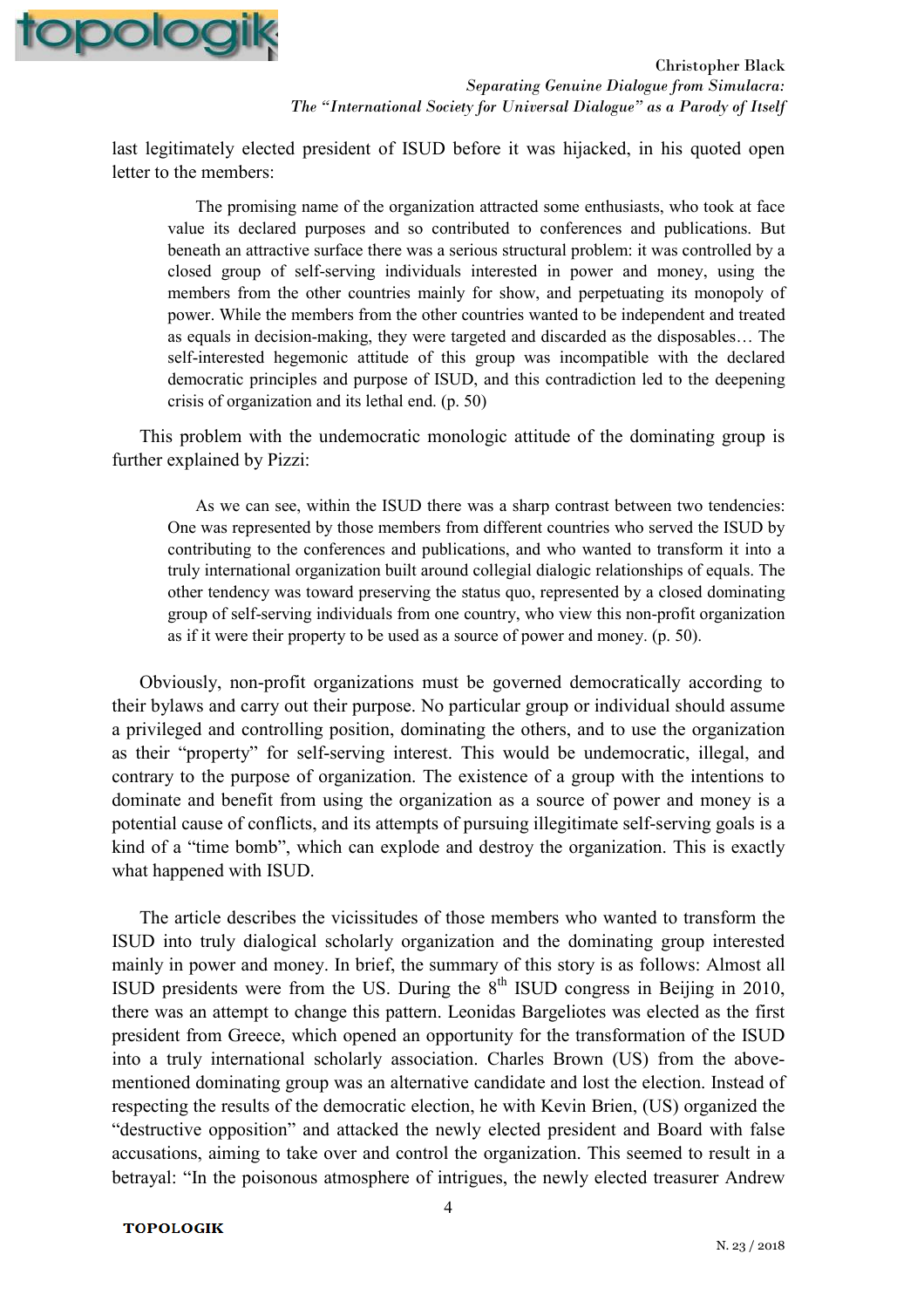

Fiala (US) suddenly resigned. Keping Wang (WANG, Keping — China), who was the vice president and acting treasurer and supposed to be nominated for presidency at the next congress, surprisingly shied away from the expected nomination and quit, which opened the door to the opposition" (p. 45).

At the  $9<sup>th</sup>$  congress in Olympia in 2012 the "destructive opposition" staged a coup and hijacked the ISUD. The members demanded an Independent Committee be created to investigate the rigged election and other disputed issues, but the group which illegitimately claimed the power rejected this demand. Despite the protests of the members, this group staged in 2014 their illegitimate " $10<sup>th</sup>$  congress" and then an illegitimate " $11<sup>th</sup>$  congress", with a manipulated "re-election of themselves", including Charles Brown as "president" and Kevin Brien as "treasurer". The disappointed members demanded the dissolution of the hijacked organization and broke their ties with it.

This is a brief summary of the hijacking, showing the motives of those who benefited from it and the perpetrators. Now let's look closely at the anatomy of hijacking. How this could happen in an organization which was supposed to be a democratic and dialogic one?

## *2. The coup, usurpation, and the call for dissolution of ISUD*

During the  $9<sup>th</sup>$  congress in Olympia (Greece) in 2012, the "destructive opposition" took revenge and seized control over the organization by staging a coup and by rigging the elections at the General Assembly on June 26, 2012. Pizzi, a participant of that congress, described some of the details of that coup:

That was a shocking surprise to most of the participants, who could not even imagine that the scholarly conference would become dominated by plotting, intrigue, and a struggle to seize power… At the beginning of the General Assembly, president Leonidas Bargeliotes reported that, despite many obstacles, the Society has achieved its goals in organizing the  $9<sup>th</sup>$  congress and publishing three volumes of Proceedings prior to the congress. The Society was successful in financial functioning and was in a good fiscal shape, having approximately \$50,000.00 USD left over, more than ever before, for the new cycle… Surprisingly, however, in sharp contrast to those achievements, Charles Brown and Kevin Brien launched into a round of provocative questions and false accusations against the outgoing president about allegedly "missing money", which Leonidas Bargeliotes categorically denied as totally false and a continuation of their campaign for undermining his presidency. Christopher Vasillopoulos (US), Jane Campbell (US), Martha Beck (US), and Mark Lucht (US) from the "destructive opposition" also participated in this coordinated barrage of personal attacks against the outgoing leadership with the same insults, abandoning any sense of civility, insinuating pseudo-problems and confusing the voting participants. (pp. 45-46)

As Pizzi writes, the General Assembly was anything but a meeting of a scholarly organization: "the oppositionists turned it into an arena of power struggle, full of biased personal attacks and violations of rules". The meeting was chaotic and uncivil: "The

#### **TOPOLOGIK**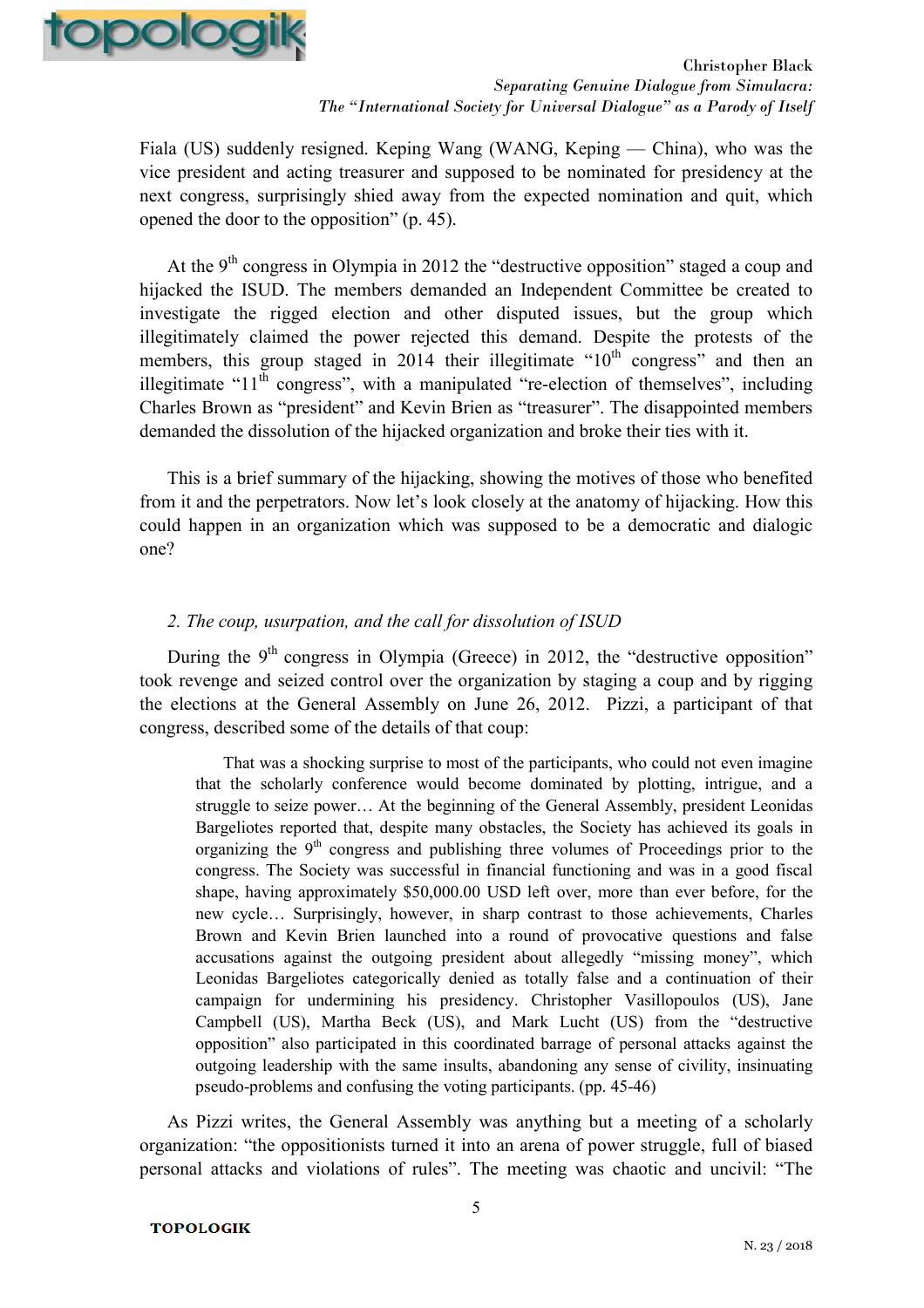

hostile atmosphere was not conducive to the fair election either. The voting participants could not make an informed choice, free of psychological pressure and manipulation. The electoral process was full of serious irregularities, including manipulations and violations of the parliamentary procedures" (p. 46).

But let us get to the legal issues involved. The ISUD is incorporated according the laws of the State of Maine in the United States of America as a non-profit organization; laws which apply to the legal structure of the organization and legal remedies available to members if the laws are violated. The ISUD is also governed by its Constitution. The Constitution in force at that time in Article II stated in part, "The democratic way of thinking and acting shall be the guiding principle of all decisions which determine the plans and projects of the Society". Article IV, 2, stated that the fundamental human "needs, aspirations, and capacities cannot be adequately realized under conditions of selfish competition, violence, and exploitation but under conditions of peace, cooperation, and freedom."

The General Assembly and election that took place in the congress in 2012 demonstrated a complete disregard of the principles expressed in the Constitution for they were neither democratic nor in accord with conditions of "peace, cooperation and freedom" but were instead carried out in an atmosphere of "selfish competition", personal attacks, manipulation, and violations of the rules and are therefore arguably void ab initio.

The allegation of financial irregularities made by Charles Brown and his group from the floor was a violation of the Constitution, since the Treasurer is required to provide a report to the membership of all credits and debits in the accounts of the organization at each international meeting. Before the election there was a Board meeting, which approved the list of the candidates, and presumably a financial report was discussed as well. The Board nominated L. Bargeliotes for reelection as the candidate for President, which means it was satisfied with the fiscal accountability and the accounts. According to the President Bargeliotes' report to the General Assembly, "the Society was successful in financial functioning and was in a good fiscal shape". As it is stated in the article, Charles Brown, if he had a complaint,

could address his concerns in a proper way—to the Board (and in fact during the last two years he wrote his questions to the Board and he received exhaustive and documented answers, showing that there was no "missing money"). Instead Charles Brown engaged in spreading false rumours about the leadership and tried to mislead and influence the voters. (pp. 48-49)

Proper procedure was ignored and Charles Brown et al. made unfounded statements from the floor, since proved to be false, in order to discredit the sitting Board and those who were seeking to stand for election. That demoralized the members causing many of them to leave the meeting.

During the election there were several violations of the rules and procedures. One of the violations was the nomination by the opposition group of their alternative candidate for president from the floor, bypassing the Board. "According to the traditional practices and procedures of ISUD, only the Board nominates the candidates for president and vice-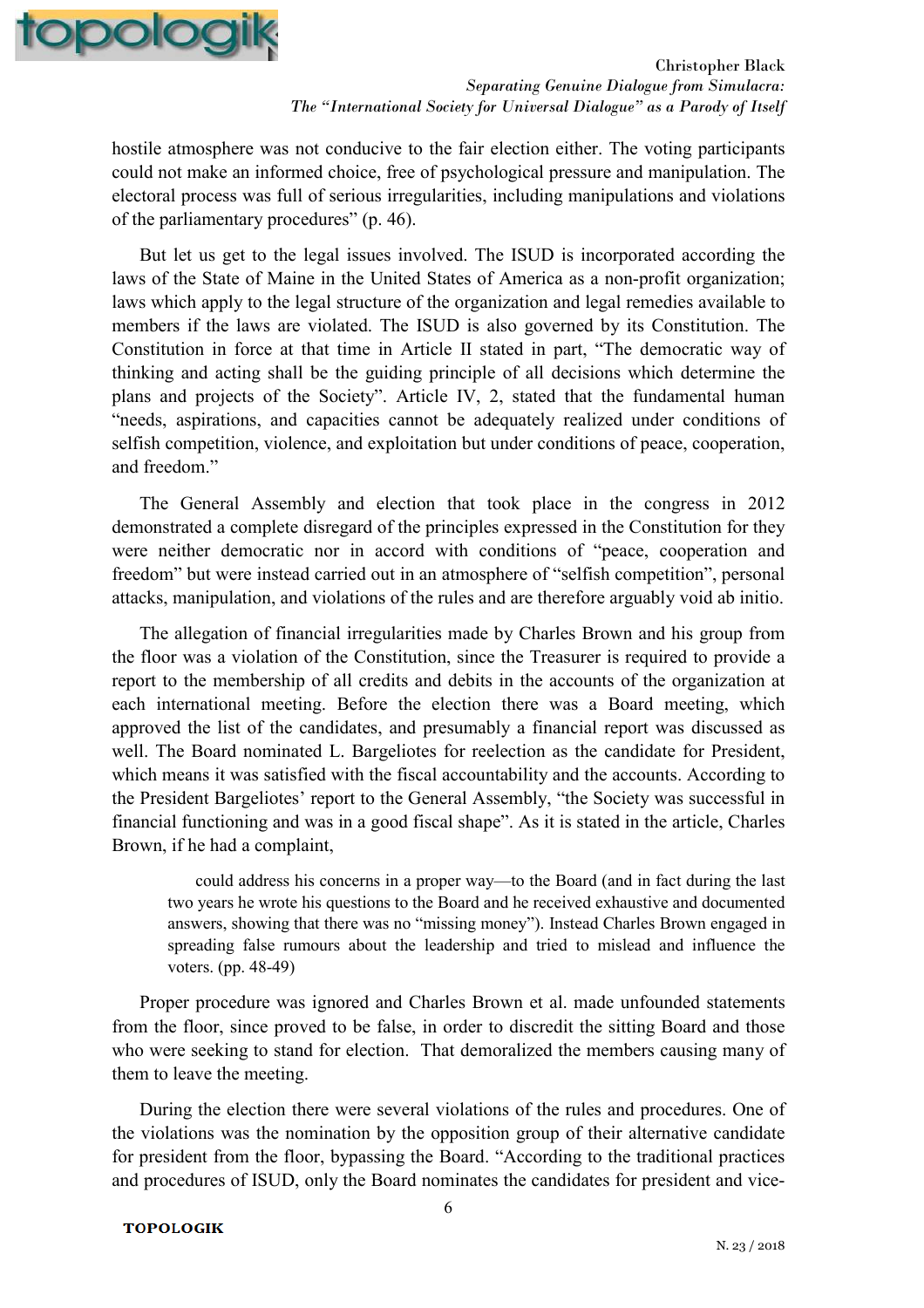

president" (p. 46). This procedure was adopted to ensure that suitably committed persons with experience would occupy those posts. The Board had nominated Leonidas Bargeliotes for president. But "in violation of this customary law, at the General Assembly the opposition nominated from the floor their alternative candidates: Christopher Vasillopoulos (US) for presidency" (p. 46). This person was not even a member of the organization before the congress and attended as an invited guest speaker who then turned against his host and purported to advance his candidacy for a position that was not open to him, against L. Bargeliotes—an unprecedented violation of the customs and constitution of the Society and of course completely unethical. It is difficult to imagine that such a person would attend a conference for the first time and then spontaneously present himself as a candidate for the head of the organization that had invited him. He had been paid a 2,000 euro honorarium and so it could be said that he used that money not to advance the interests of the origination by addressing it on a subject of interest but to advance his own interests of taking control of the organization. Anyone with experience knows that no one just decides to run for election out of the blue and it smacks of a conspiracy by the C. Brown group to stage what amounted to a coup in which C. Vasillopoulos was approached by this group and offered the position of President if he would run for that office against L. Bargeliotes.

As it is recorded in the official Minutes of the ISUD General Assembly, June 26, 2012,

Leonidas Bargeliotes raised a question concerning the legitimacy of the results of the elections. In particular, he objected to the candidacy of Christopher Vasillopoulos for election as he considered this illegal. He said that Vasillopoulos was not previously a member of the Board and neither was he even a member of the Society… Vasillopoulos did not meet the eligibility requirement. (p. 46)

As Pizzi concludes. "since Vasillopoulos was ineligible, his election was illegitimate. Nevertheless, [his] nomination and election was rushed through in the chaotic and manipulative atmosphere created by the opposition group which dominated the General Assembly"  $(p. 47)$ .

There were also irregularities in the electoral process. It is clear from Article VI of the Constitution that only those on the official membership list could vote. But it appears that people voted who were not on the membership list. There were problems with two different sets of ballots and they were not properly distributed, and thus some participants might have received more than one ballot. As Pizzi writes,

there was no list of those eligible to vote, in which the voters would sign. The ballot papers were distributed to the participants of the meeting indiscriminately without verifying whether or not a particular person was eligible to vote… In such a situation, there was a possibility that ballot papers might be issued to non-members, and also some members might cast more than one ballot. There was no control over how many participants were present at the time of voting and the quantity of the ballots cast… Without this, it was impossible to validate the election. (p. 47)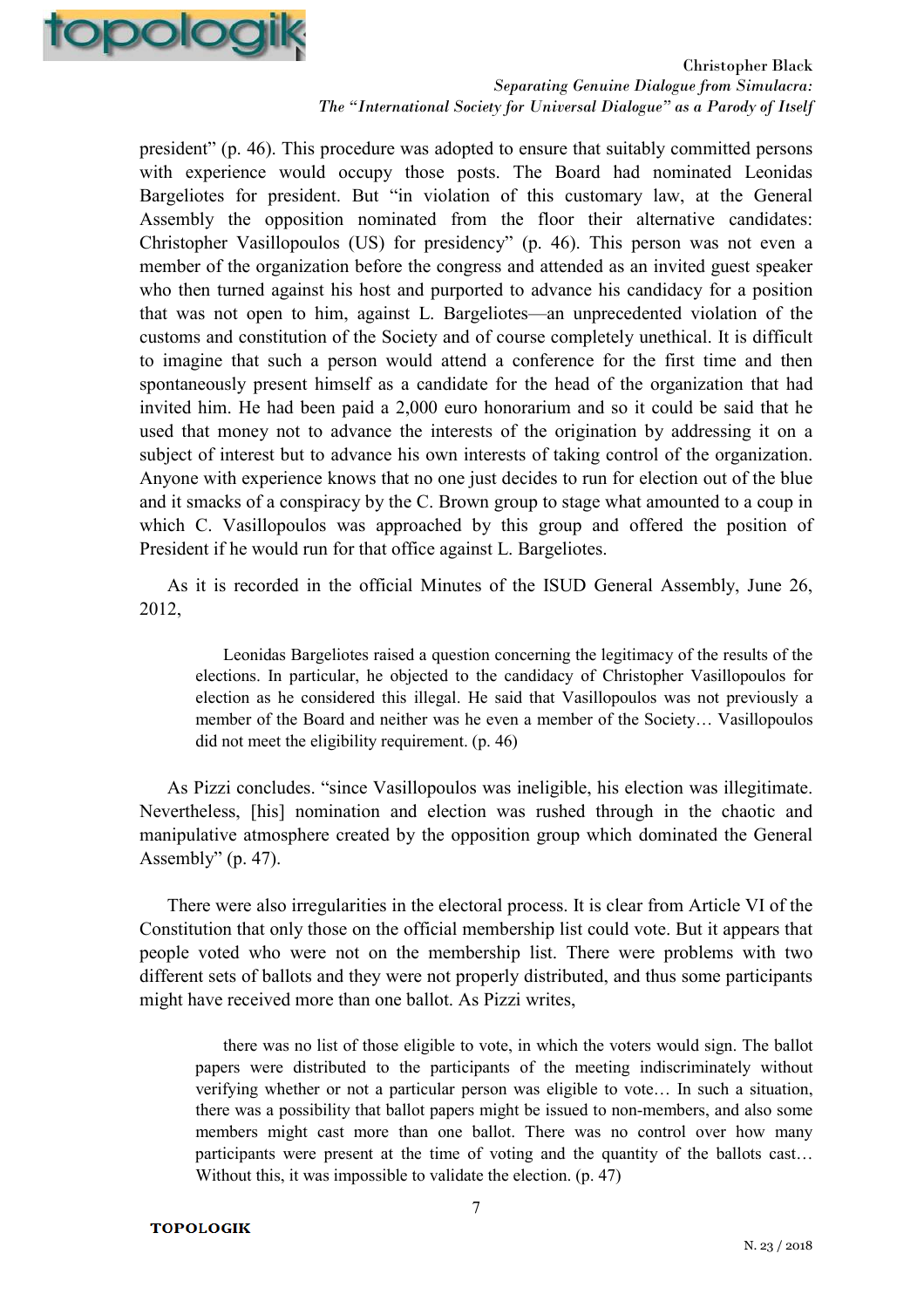

Moreover, "because of both delaying tactics used by the 'destructive opposition' in pursuing its own agenda and the atmosphere of chaos in the House created by its constant attacks, the participants were so vexed and angered that many of them left the meeting in protest without casting their votes" (p. 47).

 In any event the validity of the vote is a question since of 86 members only 57 cast votes, the rest having left in disgust before the vote. Since the Constitution required that "The election of all the officers of the Society shall be done by a majority vote" (Article VI, 1), a majority vote must mean a majority of the members not just of the members present. Those who are absent have the right to give their proxy to others who are present to vote on their behalf. This was not done. Since, according to Pizzi's account, the vote was split with a difference of a handful of votes between candidates, none of the new Board officers elected had the required majority vote and so their election was unconstitutional. That is if Bargeliotes had 26 votes and Vasillopoulos had 31 votes, the latter did not have the required majority of the members. In fact, since it appears that about 30 members left the conference before the vote that the entire procedure should have been suspended until it could be determined how the absent members wished to vote. It is noteworthy that a couple of years later, the dominating group which seized power made changes to the Constitution that attempted to validate and hide their violations of the electoral procedure in the election of 2012.

During the General Assembly, "the parliamentary procedures and the basic democratic norms were grossly and deliberately violated by the opposition group. They blatantly disregarded Leonidas Bargeliotes' presiding authority of the Chair and de-facto usurped the administration of the meeting to rush through their agendas" (p. 47).

The similar testimony of irregularities in the election and the anti-democratic hegemonic attitude of the bullying opposition was expressed by Y.V. Satyanarayana (India) in his open letter to the members:

This well-organized group from one country [the US] occupied ahead of time the seats with microphones at the conference table, thus the other participants were seating behind. This group monopolized not only the space of the General Assembly, but also the whole time and discourse of the meeting, dominating it and imposing their own agenda. The participants from China, India, Russia, Philippines, and other regions were marginalized not only in a physical sense, having the seats left only back at the 'periphery,' but also in the participatory sense, because they were deprived of an equal opportunity for participation in the discussion and in the whole process of the meeting. The hegemony of one group made it impossible for the others to express their opinions, ask questions, or make their proposals. This was anti-democratic and shocking for many participants, who were very disappointed, and many of them 'voted with their feet' by leaving the room. The reputation of ISUD was severely damaged. (p. 48)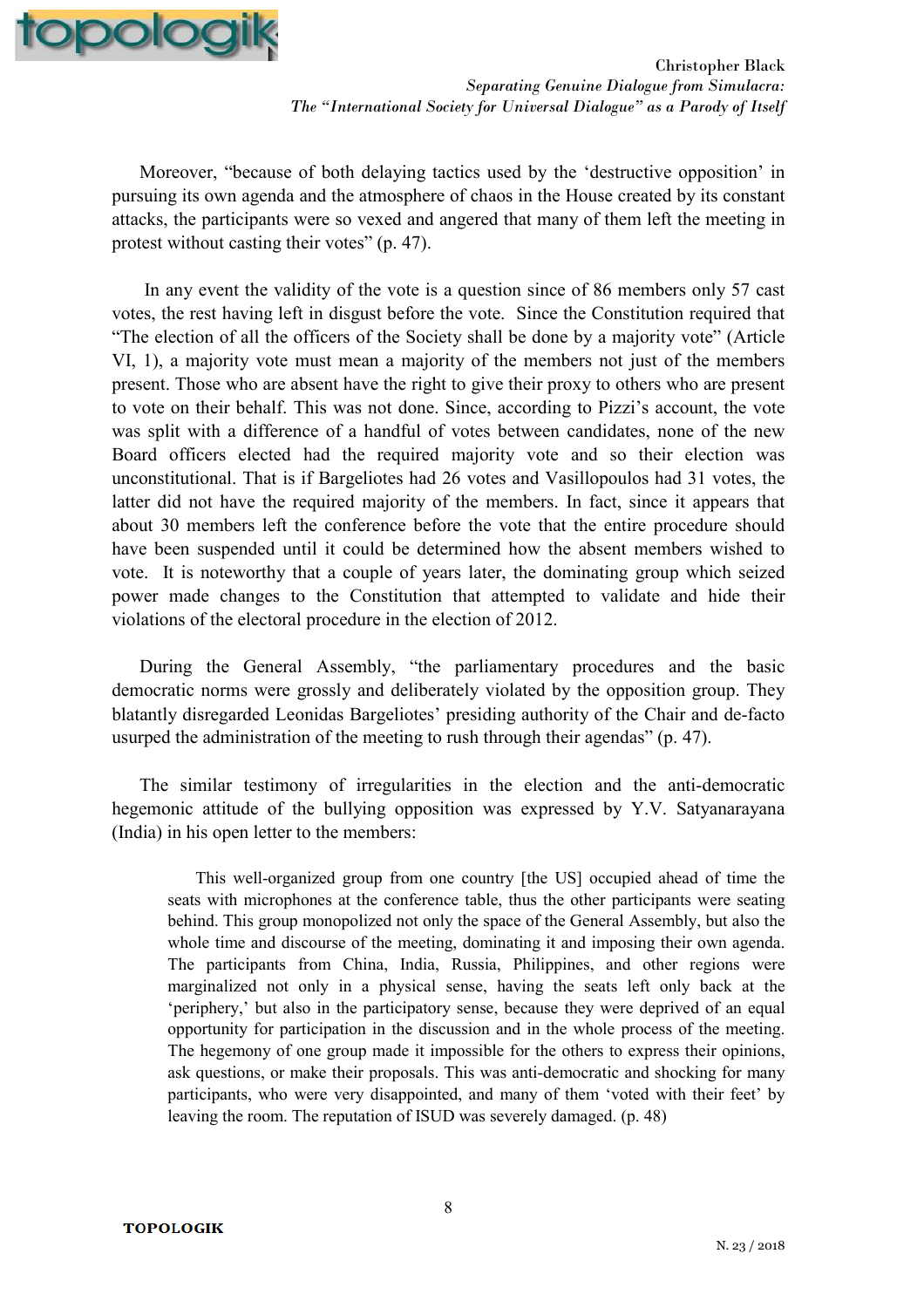

It is astonishing to read the open letters filed by Peter Dumbuya (Shri-Lanka/US) and others stating the conditions of chaos, hostility, abusive language and violation of parliamentary procedures as the C. Brown group formed almost a vigilante committee of their own and proposed and adopted motions on issues to suit themselves while ignoring other members. This is the description of a fascist putsch, not a meeting of a learned society.

Evidence of a broad conspiracy of the dominating group to stop the progressive transformation of ISUD into a truly democratic and dialogical international organization and to degenerate it into a hegemonically controlled and neutered one became obvious right after the coup:

Shortly after that, Kevin Brien let the cat out of the bag and blurted out the scope of the plot in his open e-mail dated July 6, 2012 when he reported about it as "*military* victory" and wrote: "In this connection I am happy to be able to say that three former presidents who *had* drifted away have already told me in writing that they would attend the next ISUD Congress (John Rensenbrink, Steve Hicks, and Al Anderson). This is welcome". (p. 49)

 The events after the ISUD scandal in 2012 are evidence of the fundamental division within the organization between those who took at face value its declared purposes and wanted to be treated as equals and the dominating group interested mainly in power and money and their own cultural and political supremacy. According to the article, several members from different countries, who were interested in dialogue, proposed a solution to the crises through the mediation and the establishment of an Independent Committee for the review of all disputed issues. An Independent Committee is a well proven instrument frequently used for resolving the disputes within non-profit organizations, corporations, and even at the state level in the conflict between political parties. But C. Brown, K. Brien, and C. Vasillopoulos from the dominating group were quick to reject this proposal: "Their unjustifiable rejection of an Independent Committee only confirmed suspicion of a cover up and exposed their fear of a truthful revelation about their illegitimate path to power. Instead of transparency and an honest conversation, they launched a smear campaign against their fellow members who voiced disagreement with the rigged election and the usurpation of power" (p. 51).

Further actions by the junta confirmed the suspicion of the members about the usurpation of power. "Upon rejecting an Independent Committee, the junta unilaterally decided to hold the next,  $10<sup>th</sup>$  congress' in 2014 in Craiova. This illegitimate group had no authority to act on behalf of the ISUD, to organize its congresses and elections." That was in violation of the Constitution Article V, 6 of which stated: "The Board, under the guidance of the President, shall be responsible for arranging the agenda of the international meetings of the Society". But as Pizzi states, "the controversial issue of the  $10^{th}$  Congress was never discussed with the Board" (p.54). It was also contrary to the will of the members: "Only those who were registered and paid their membership fees during the  $9<sup>th</sup>$  congress in 2012 for the next cycle were considered actual and legitimate members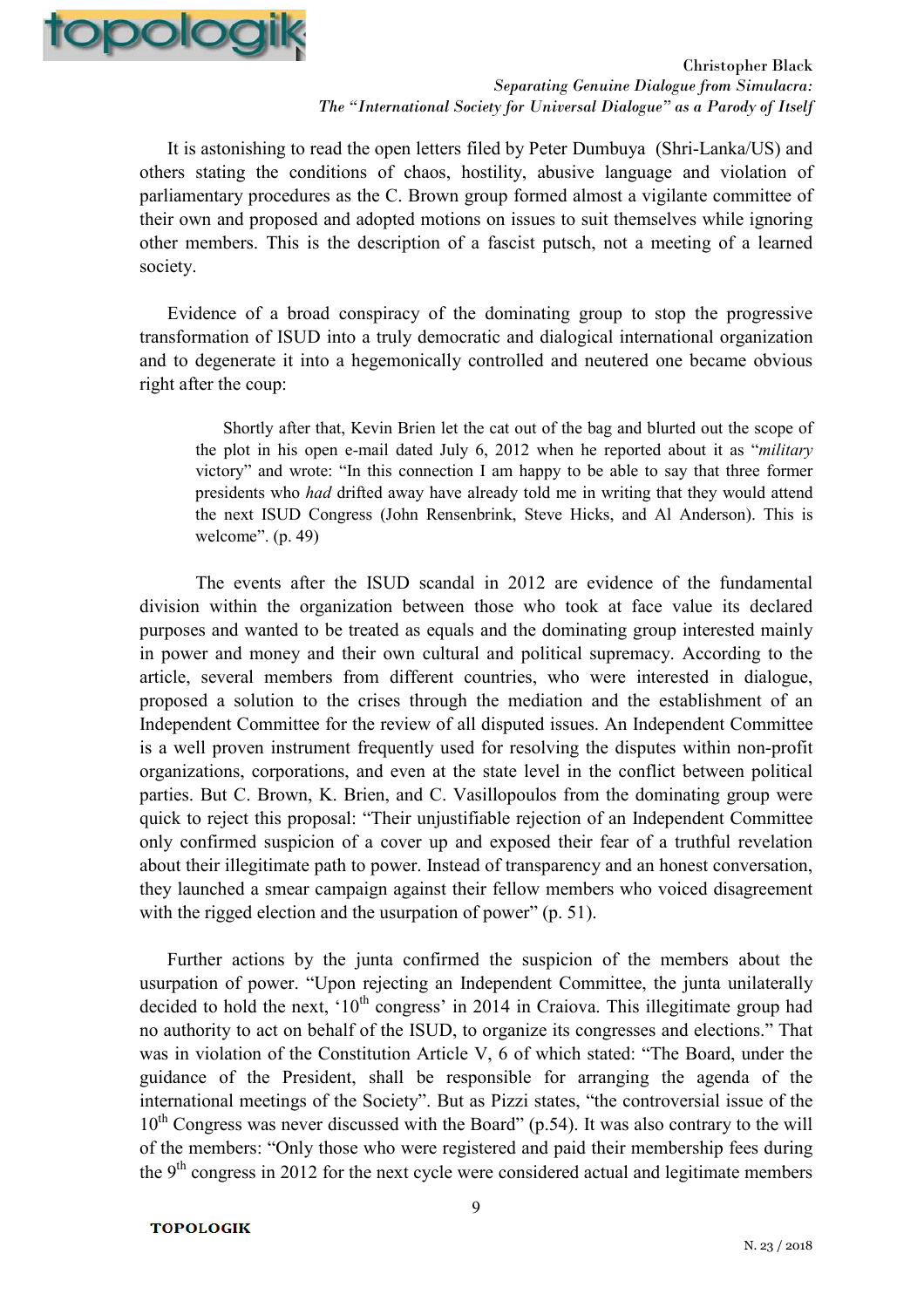

of ISUD with the right to make decisions regarding its next congress and election of the Board" (pp. 53-54). The purpose of that illegitimate congress was clear:

This group knew that the members who were aware of the coup and usurpation would never re-elect them and would vote them out (and probably even exclude from the Society). Thus, they actually took the ISUD's name, organizational structure, and funds away from the members and abused them to stage their own congress, outside of the membership, as a trick to avoid accountability and to perpetuate their usurpation of power. (p.54)

Most of the core members boycotted the illegitimate congress and election in protest. In fact, "more than 80 percent of the participants were new, not related to ISUD", who did not know anything about the coup, and who "were used by this group in manipulated pseudo-election to 're-elect themselves,' and Charles Brown became 'treasurer'" (p. 54). It was not in fact an ISUD congress. The illegitimacy of its organizers and of the staged election made its outcome and decisions illegitimate. "In a protest, most of the relatively longstanding Society members broke their ties with the notorious organization. That was the end of ISUD" (p. 55). The disappointed members therefore demanded the formal dissolution of hijacked organization.

But the junta continued their grip on power and in 2016 held their " $11<sup>th</sup>$  congress," equally illegitimate following the pattern of the previous illegitimate congress, with the same misinformation and manipulation. The junta members again re-elected and promoted themselves: "Charles Brown became 'president' and Kevin Brien became 'treasurer' (a fox guarding the henhouse)" (p. 56).

The question arises: How can the junta, who were unable to engage in elementary, civilized communication with the members of their own organization and who waged a war by words against their fellow members, now pretend to organize their conferences under the slogan of "universal dialogue"? The gap between their actions and words is an example of blatant hypocrisy. It smacks of Orwellian doublespeak.

### *3. The best "universal dialogue" that money can buy*

In investigating a crime, in addition to the Latin phrase *cui bono*, another key investigative principle is to "follow the money". This is very relevant in this case, because the ISUD's funds, including from outside grants, are in the hands of those who control the organization, namely Charles Brown as "president" and Kevin Brien as "treasurer". Two intertwined motives induced the coup and seizure of control over ISUD: the lust for power and money. The illegitimate and destructive means they used for grabbing power have shown that their real goal was not to serve the organization, but to use it for their own self-serving interests.

The question immediately arises: Who is sponsoring the ISUD? The article states that the ISUD is sponsored by the so-called "Jens Jacobsen Trust" (p. 56). One can make a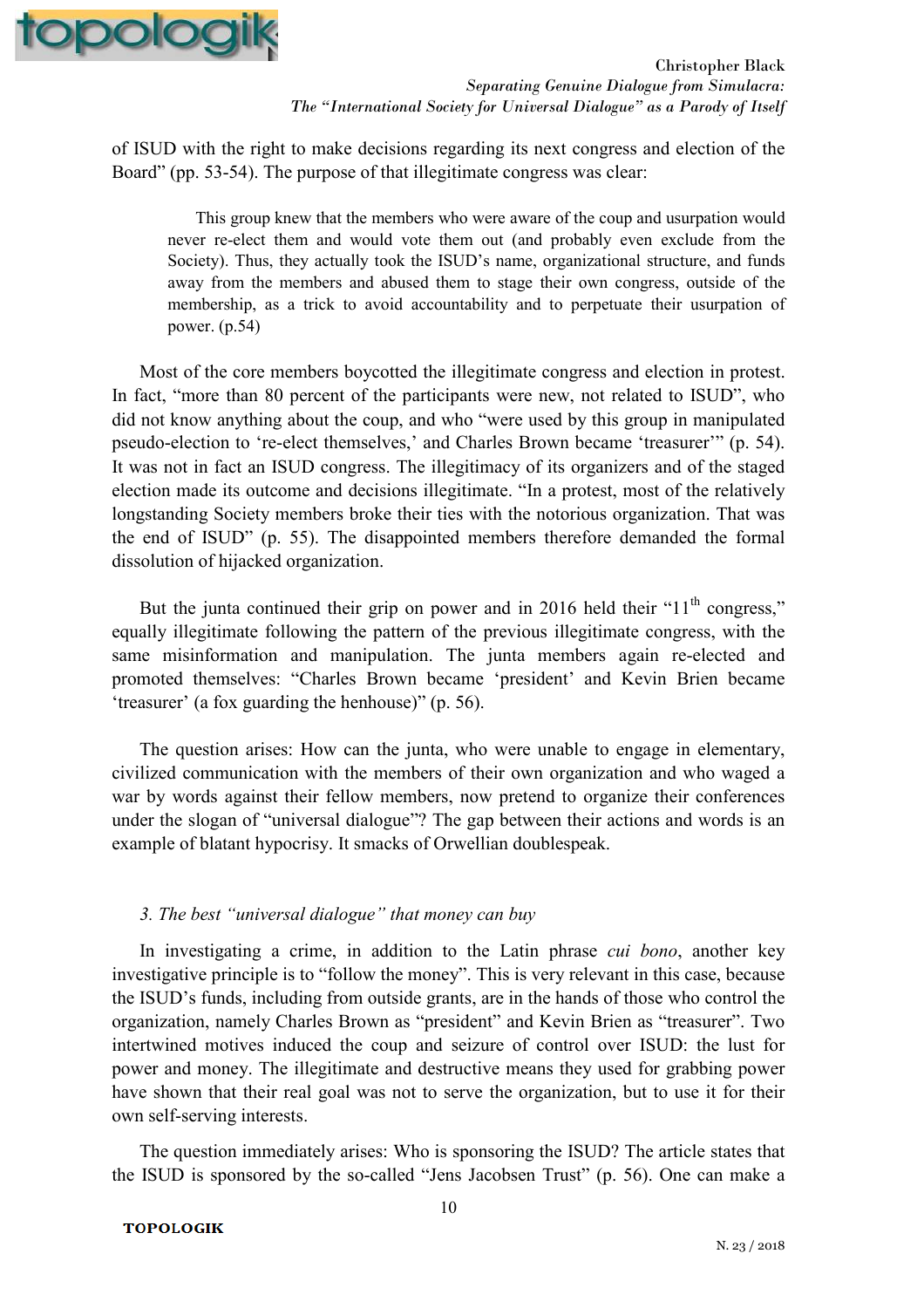

google search for "Jens Jacobsen Trust", where it states that it is "one of the main supporters of ISUD." This fact sheds light on the nature of ISUD and ulterior motives for its hijacking. The plunder from this act of piracy was the access to the Jacobsen Trust's coffers. For the junta, hijacking the organization was a means to access this treasure and illegitimately claim the sponsor's money on behalf of the organization. Those who took the ISUD' self-glorifying advertising at face-value were grossly misled, since the ISUD is no longer about "universal dialogue" but mainly about extracting money from the Jacobsen Trust under a false pretext and adhering to a hegemonic monologism. This greed explains the meanness of this group: "the relationship of power and money (and the lust for both) can explain the extremely aggressive attitude of this group in staging their coup and viciously attacking their colleagues in order to seize control over ISUD, even at the cost of ruining it" (p. 56).

Although the junta destroyed the scholarly essence of the organization, leaving only a soulless body, the remaining pseudo-ISUD is still used by them as a formal pretext for milking the Jacobsen Trust's money. If they dare ruin the organization to grab power and money, it is very unlikely that they would use money for the good of the organization, rather than for their own self-serving interests.

The article says that "this group is trying to put a good face on the hijacked organization and is seeking sponsors and money, including from the Jens Jacobsen Trust." In masking the real crisis of organization, the junta creates a self-glorifying, saccharine image of the organization under their leadership, misleading not only the public but also sponsors: "That's not even to mention concocting self-aggrandizing reports on behalf of their manageable, loyal 'committees', thereby masking the pseudodemocratic nature of usurped power" (p. 56). Evidently, the junta not only "reelected themselves", but surely was interested in packing the Board with loyalists to create a semblance of "collectivity" for their unilateral actions. In the junta's hands, money is used to further corrupt the organization, since it allows the junta to play the role of a paternalistic Santa Clause. The sponsor's money can be used for "rewarding" the Board members' compliance and loyalty by paying for their travel, accommodations, and so on. As is stated in the article, "the dominating group's control over the use and distribution of money (in the form of awarding travel stipends, Jacobsen Awards, and other ways) is used as leverage for its manipulative influence" (p. 56). As a political analogy, a banana republic also has the formal attributes of "democracy" with parliaments and elections, but all of them are manipulated and used only as a window-dressing to disguise authoritarian rule. Just as official "reports" from such regimes should be viewed suspiciously, so too should the self-glorifying information coming from this illegitimate junta. Even if the reports claim to be on behalf of the Board or members, they lack legitimacy and are not trustworthy.

The junta's obsession with money is also revealed by their wrong accusations of others, falsely attributing to their honest colleagues the junta's own perverse mind-set. This can be seen in an episode mentioned in the article about Kevin Brien's groundless allegation about travel stipends as "bribing for votes":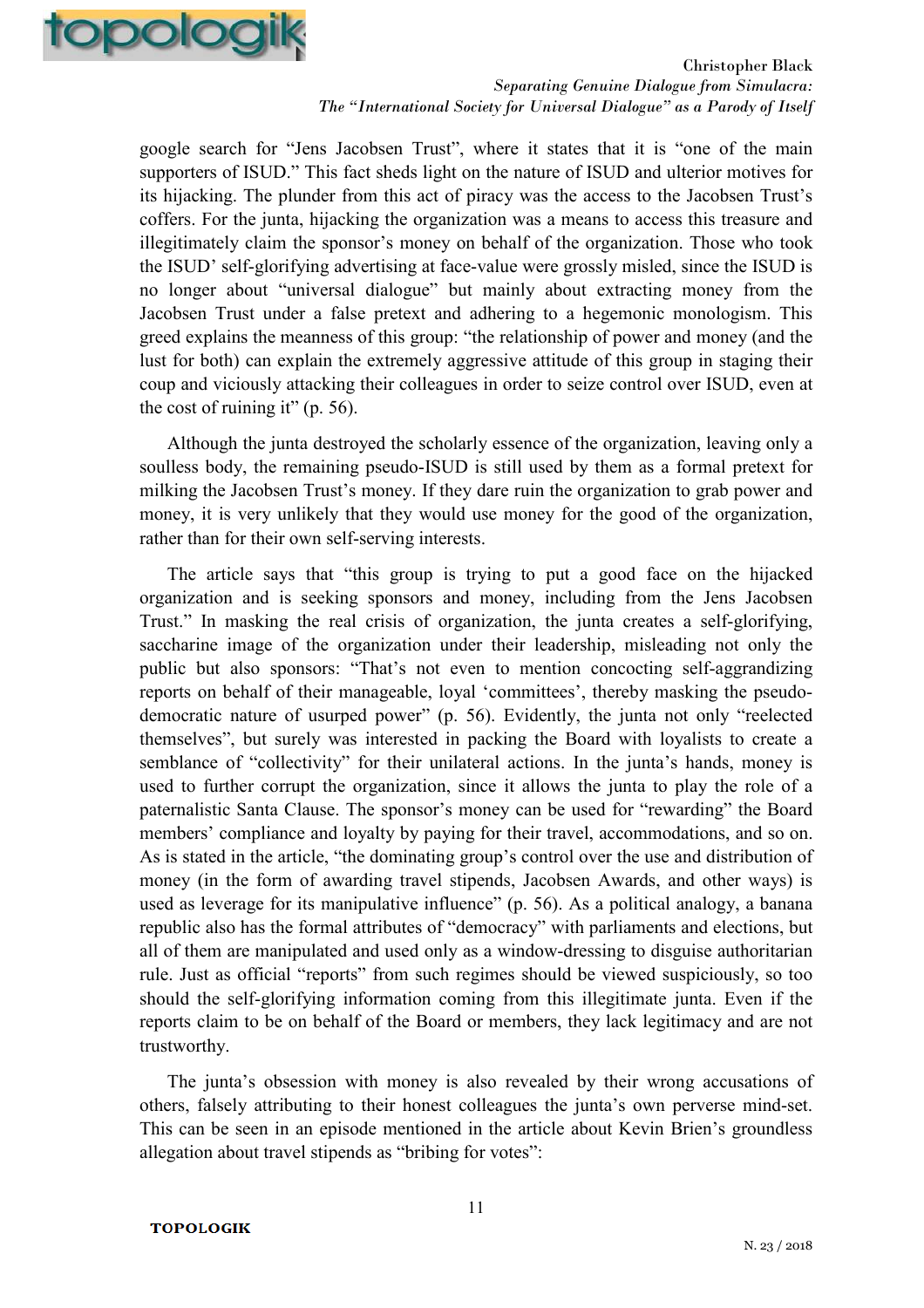

 That was casting a stain upon the recipients of the travel stipends to the congress, mostly from the developing countries. Dilip Kumar Mohanta from India in his October 5, 2012 open letter to the members responded: "Mr. Kevin Brien made personal attacks and character assassination of ISUD members… How can it be a society of universal dialogue if you have all colonial attitude towards the members of the developing countries?" (p. 51)

The junta's obsession with money can be seen also when, in staging the coup during the  $9<sup>th</sup>$  congress, they accused others of "missing funds", which was proven false. After their coup, the junta fixated on allegations that the prior leadership had mismanaged funds; apparently, they assumed the prior leadership had functioned the same way they intended to function going forward. However, because the prior leadership practiced transparency and the travel stipends committee abided by democratic norms, these accusations were proven false. Nonetheless, this monetary fixation reveals the junta's true nature, and one cannot help but get a whiff of projection coming from their direction. Why else would someone make such an easily disprovable accusation (unless, of course, they cynically wished to disguise themselves as defenders of financial ethics so they could more effectively tear those ethical standards to tatters)?

The junta's greed for sponsor's money by all means possible is obvious. What is much harder to understand is the position of the sponsor, the Jacobsen Trust. It is incomprehensible that the discredited organization and those who hijacked it are still receiving financial support from this sponsor. Why does the Jacobsen Trust allow itself to be milked by the junta? The perplexity of the author of the article regarding the Jacobsen Trust's sponsorship is understandable: "it doesn't make sense in an abnormal situation such as this, after ISUD has been hijacked by this authoritarian group which controls and uses the organization and its resources for their own self-serving interests" (p. 56). This compromises the entire concept of sponsorship.

 Eligibility for grants includes criteria, which require the organization to be in good standing and able to carry out its purpose. But the hijacking of the ISUD is notorious. The Jacobsen Trust cannot hide behind a "veil of ignorance". The late Jens Jacobsen entrusted his funds for the promotion of noble humanistic ideas. But the pseudo-ISUD is just the opposite, an infamous example of authoritarian demagogy which has undermined the ideas of international scholarly dialogue. So why is the Jacobsen Trust providing financial support to those who hijacked and ruined ISUD? If Jens Jacobsen were alive, what would he think about this use of his money? Sponsorship is not just a business transaction. The ethics of business requires sponsors to check the status of an organization and determine whether it is in compliance with the norms of nonprofit organizations and with its declared purpose. This implies responsibility. As my open letter to the managers of the Jacobsen Trust, I would like to ask them to publicly explain its policy and criteria for sponsorship and why it is sponsoring such a notorious organization.

Since the junta usurped control over the organization, any changes within the organization became impossible: democracy was trampled by the dictatorship. Thus, the last resort was to legal action. When the disappointed members demanded the dissolution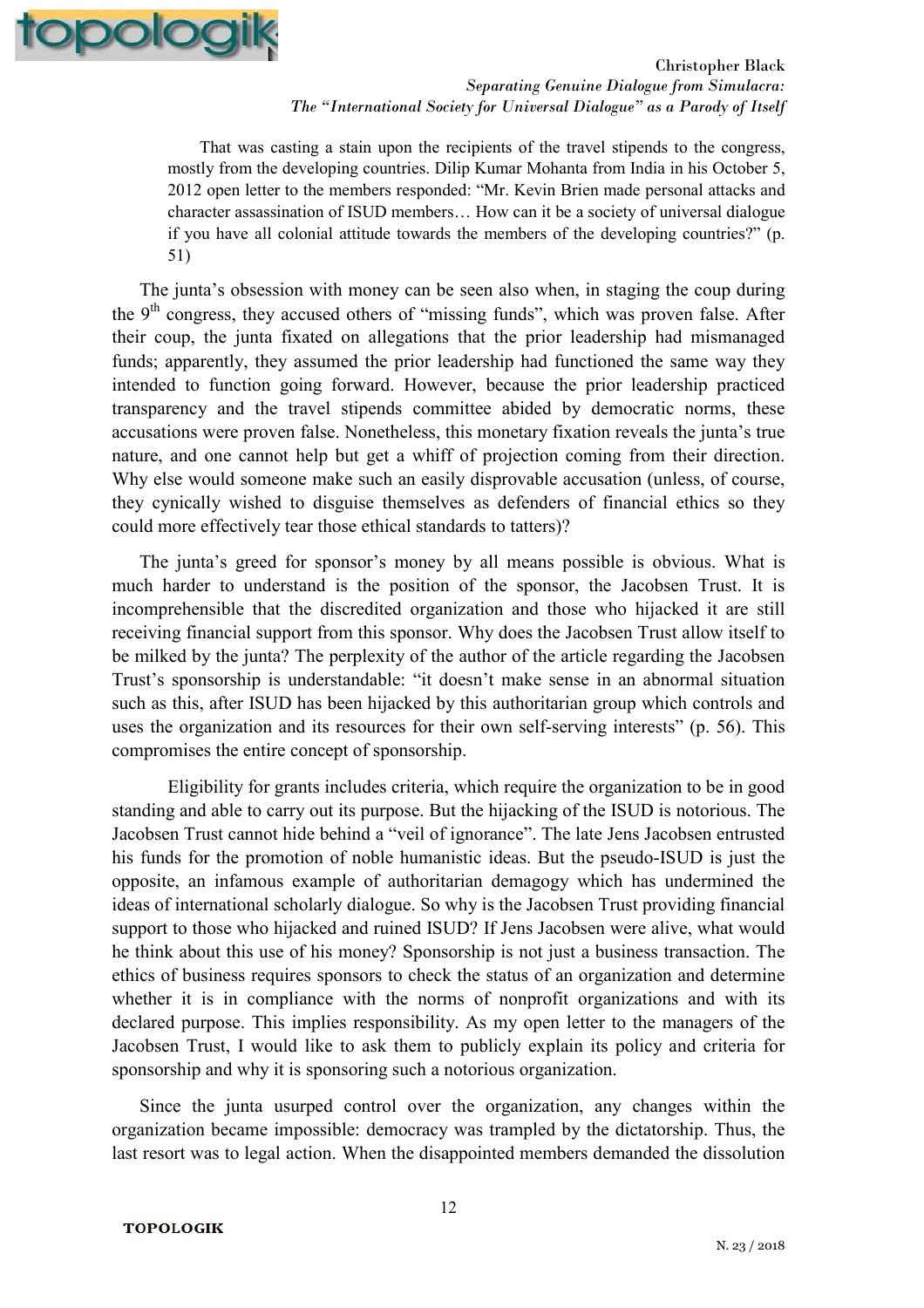

of the hijacked ISUD, Kevin Brien and Charles Brown responded with a new wave of libellous personal attacks. The article gives an example:

Kevin Brien sent his February 8, 2015 email and letter to many addresses…viciously attacking past leaders and repeating his and Charles Brown's already refuted lie about allegedly "missing money"… Those who honestly served the organization, but became the target of defamatory attacks by this group, have had no choice but to defend truth and dignity and to seek justice through legal means. (p.55)

Thus, the former president sought legal protection from that defamatory attack through the State of Maryland judicial system and won his case:

Kevin Brien had no leg to stand on. Thus, after almost a year-long process facing the potential lawsuit for defamation, Kevin Brien was forced to retract his statements. On April 19, 2016 the attorney at law [for the former president] from Baltimore sent the official letter to the ISUD members confirming that all [Brien's] allegations were groundless and untrue and that they were "categorically and absolutely rejected, in the strongest possible terms". (p. 55)

It was a legal and moral victory, publicly providing also an additional, legal proof that the accusations by Charles Brown and Kevin Brien about allegedly "missing money", used during their coup to frame the past leadership and to grab the power, were blatant lies and defamation. This confirms the illegitimacy of the putschists' claims to power. They should have been expelled from the organization to begin with.

Also, as the article states, "those events have shown how dangerous the attitude of those who usurped the power through coup and then used it for a defamatory vendetta can be. Now the only means of 'universal dialogue' is through attorneys at law and the judicial system" (p. 55).

The continued existence of the hijacked organization is an injustice, a farcical and unpunished breach of ethical and legal norms. What will be the consequences of this? The time should be up for this undissolved, soulless body; last rites and interment are long overdue. Yet the corpse remains, continuing to offend the senses of any who are near enough to smell its corruption.

The ISUD, incorporated in the State of Maine, is governed by the Maine Nonprofit Corporation Act, which has provisions for the removal of officers engaged in dishonest conduct or gross abuse of authority, and for dissolution of the organization if it does not carry out its purposes. The hijacked ISUD is a clear case for applying these provisions for its dissolution. The FISP also has provisions for the exclusion of members, and the notorious pseudo-ISUD obviously does not belong to it.

## *4. The hijacked ISUD as a parody of itself*

According to Pizzi's article, this parochial group hijacked not only the organization, but also tried to monopolize the idea of "dialogue", pretending to be the leaders of a "world dialogue" (sic!). As an example, the article refers to the issue of the journal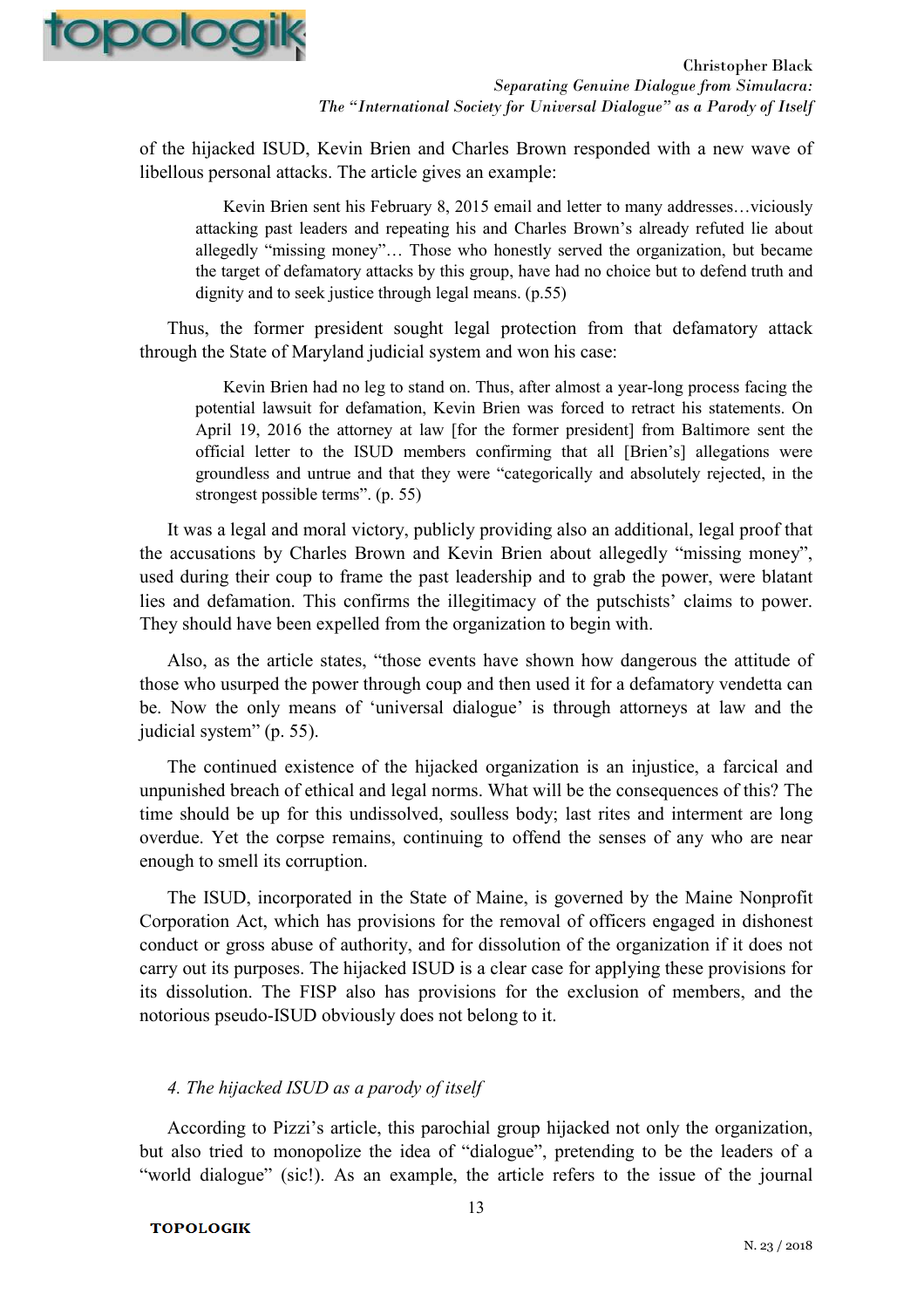

*Dialogue and Universalism* (3/2013) titled "Universal Dialogue", which Charles Brown arranged for publishing the papers of some of his accomplices in seizing ISUD, such as Kevin Brien, Martha Beck, Emiliya Taysina, and John Rensenbrink. As the article goes:

the papers were quite weak. Most of them were off-topic, did not say anything new, and failed to explain what they meant by "universal dialogue". In lieu of a theoretical analysis of the announced topic, it was instead reduced to the ISUD, in a misleading way. Contrary to an honest conversation about the reality of the deepening crisis of the organization they presented a false rosy picture of the organization, trying to convey the messianic idea that the ISUD, under the current leadership, was a locus of "universal dialogue" or "world dialogue" nurturing a world consciousness as a kind of a vanguard of the solution to global problems*.* These authors tried to present themselves as self-styled leaders of "universal dialogue"… Upon seizing the organization, the junta tried to appropriate the idea of "universal dialogue". However, behind an idle talk about "universalism" and "dialogue" there is nothing but sophistry. When altruistic words are uttered by those obsessed with power and money, it is mere doublespeak. They are exploiting noble notions to act ignobly, thus disgracing the notions themselves. This grandiose ambition juxtaposed with poor performance looks farcical. The abysmal gap between the pretensions of "universal dialogue" and the paltry self-serving attitude of this parochial group is glaring, like a clown car in a circus. (pp. 52-53)

Indeed, the blatant hypocrisy of this parochial group, pretending to represent a "world dialogue", is pathetic. These messianic pretensions of leadership in "dialogue" and in a solution to global problems look like narcissistic grandiosity, as if they are intoxicated with the euphoria of seizing and abusing the ISUD. This is a circus which the clowns of the hijacked ISUD are staging under the name of their "congresses", misleading a credulous public and milking money from the Jacobsen Trust. What a profitable scheme! It would be funny if it weren't so sad, because the damage caused by this charlatanism is real. How long will these clowns continue this shameful farce? The author of the article is right, saying that "the hijacking of a learned association and its detrimental consequences created a dangerous precedent, which is deeply troubling and unacceptable in the eyes of the international scholarly community" (p. 57).

Evidently, the pseudo-ISUD is not an independent, democratically governed scholarly association promoting "universal dialogue", as feigned by the junta. Since being hijacked, it has degenerated into a sort of private business – a "pocket club" that only serves the interests of this group. Charles Brown, Kevin Brien and other junta members have already shown their nature by staging a coup, violating election rules, trampling the norms of democracy, usurping power, showing hegemonic arrogance to the members from the underdeveloped and other countries, and slandering those who disagree with their usurpation. Actions speak louder than words. Their idle talk – about "the democratic culture" during the congress in Olympia when they staged the coup, about "universal dialogue" after they usurped the power and unilaterally staged their illegitimate congress despite the protests of the membership, about "values and ideals" when they deployed their slanderous attacks against honest colleagues, and so on – is all worth less than nothing. With this demagogy, they disgrace the noble notions of "democracy" and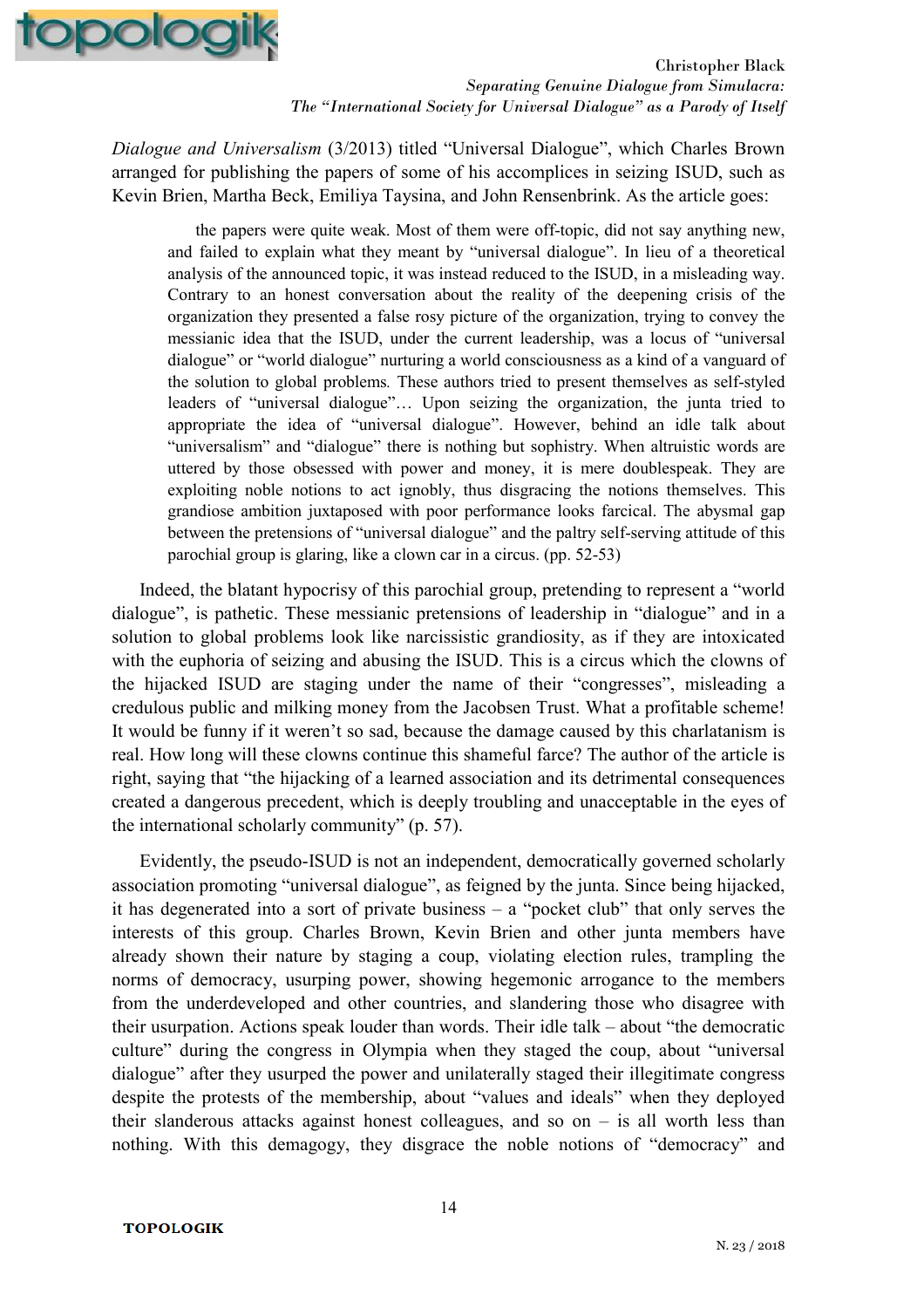

"dialogue", undermine the trust in intercultural scholarly dialogue, and instead de facto impose their hegemonic supremacism as a kind of "new normal".

The hijacking of the ISUD killed the constructive potential promoted by the progressive members and betrayed its declared purpose. The pseudo-ISUD lost its credibility and became a megaphone of this authoritarian group. It became a gift to the antidemocratic forces which hinder intercultural dialogue. It is not an independent scholarly association, but rather it is now similar to neoconservative think tanks sponsored by corporate money and promoting their ideologies.

It struck me that the individuals who took over the learned society were from the United States and acted in the bullying manner. But what are their objectives? Is it just about personal ego and money? Not only. The consequence of their assault on the Society and its purpose indicates that the reason behind it was to sabotage any attempts to engage in true international dialogue as equals. Behind the "benevolent" mask, the hegemonic attitude is reflected in different levels of relationships, from the manner of treating the fellow-members of an organization to dominance over other nations.

The hegemonic power does not want there to be any dialogue of cultures, dialogue between peoples, because dialogue leads to knowledge, to awareness, to tolerance of others and real understanding of conditions and needs. Peoples armed with understanding do not want conflict, do not want wars, do not want to be dominated. But this is precisely what the ruling factions in the hegemonic superpower do want and so they see any group, even a learned society concerned with philosophy as a threat to be eliminated or degenerated into a soulless body. And since as Pizzi says "philosophers search for the cause to explain things", philosophers are considered a danger to its hegemony. And so, this learned association has been degenerated from a society dedicated to critical reflection and dialogue into a neutered, splintered, ghost, or perhaps zombie is a better world, dead but still walking, pretending to be alive. The result is the effective elimination of this society, its suppression by other means. This technique of infiltrating organizations and world bodies whose stated purpose is justice, protection of human rights or dialogue, is seen in the control the United States influences even in various United Nations bodies a prime example being the Human Rights Council. Instead of openly destroying these bodies they take them over as if by a virus and then use their structures and reputations for the benefit of its geo-strategic interests.

What can be done? The author of the article makes some suggestions about lessons to learn from this case and some precautions for preventing its repetition. He rightly states that the adherents of genuine democratic dialogue need to be able "to separate the wheat of genuine dialogue from the chaff of pseudo-dialogic simulacra". He suggests that the bylaws should be clear and detailed to prevent any loopholes for abuse or usurpation of power. The unwritten rules and traditional practices, as customary laws, should also be a part of the bylaws. Democratic principles of transparency and accountability should be implemented at all levels of the organization. "Those who are providing grants should keep high standards of eligibility for their recipients, be careful and scrutinize the real status and activities of any given organization to prevent possible abuses." Members of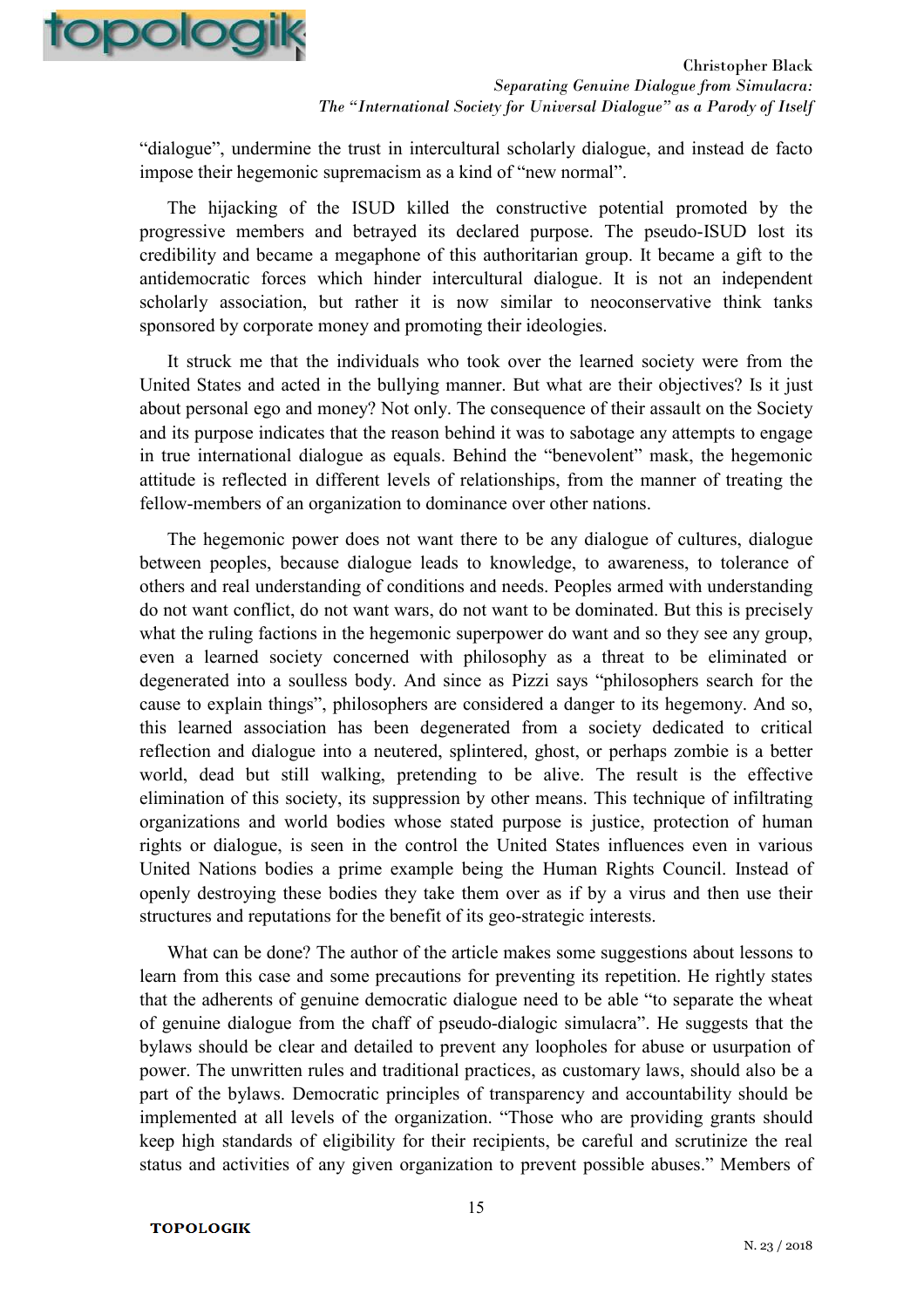

such organizations must be committed "to stand for the practical realization of the declared ethical, democratic, and scholarly principles and values of the organization." Learned associations declaring as their purpose the promotion of dialogue or other humanistic ideals "are expected to demonstrate much higher standards and must practice genuinely democratic relationships within the organization itself, prior to preaching them to others" (pp. 57-58).

I can't agree more with all of this. I can also say that perhaps the main lesson from this case is to be aware that dialogue cannot be taken for granted. It is practiced in a conflicted world with different political forces and interests, where those devoted to dialogue and peace are confronted by those who are obsessed with power and money, and who try to exploit even noble, humanistic ideals for ignoble purposes. This struggle between progressive and reactionary forces is particularly visible in today's increasingly polarized world at all levels – international, national, political, and even within learned organizations. This struggle is a litmus test of who we are.

Scholars need to maintain democratic transparency about their organizations and shed light on the dark corners in which the demagogues operate. The public needs to be informed about breaches of ethical and democratic norms within their organizations. In the theory and practice of dialogue, its adherents need to be able to critically separate genuine dialogue from deceptive sophistry. Honest scholars should boycott fake organizations, such as this, and be united in solidarity in defending their ethical and democratic principles and mutually respectful relationships as equals within learned organizations.

In the current struggle between positive and negative tendencies potentially shaping the world, progressive scholars and movements need more than ever cross-cultural dialogue and solidarity to promote the mutual understanding and collaboration of peoples in search for the possible mitigation of social and global problems.